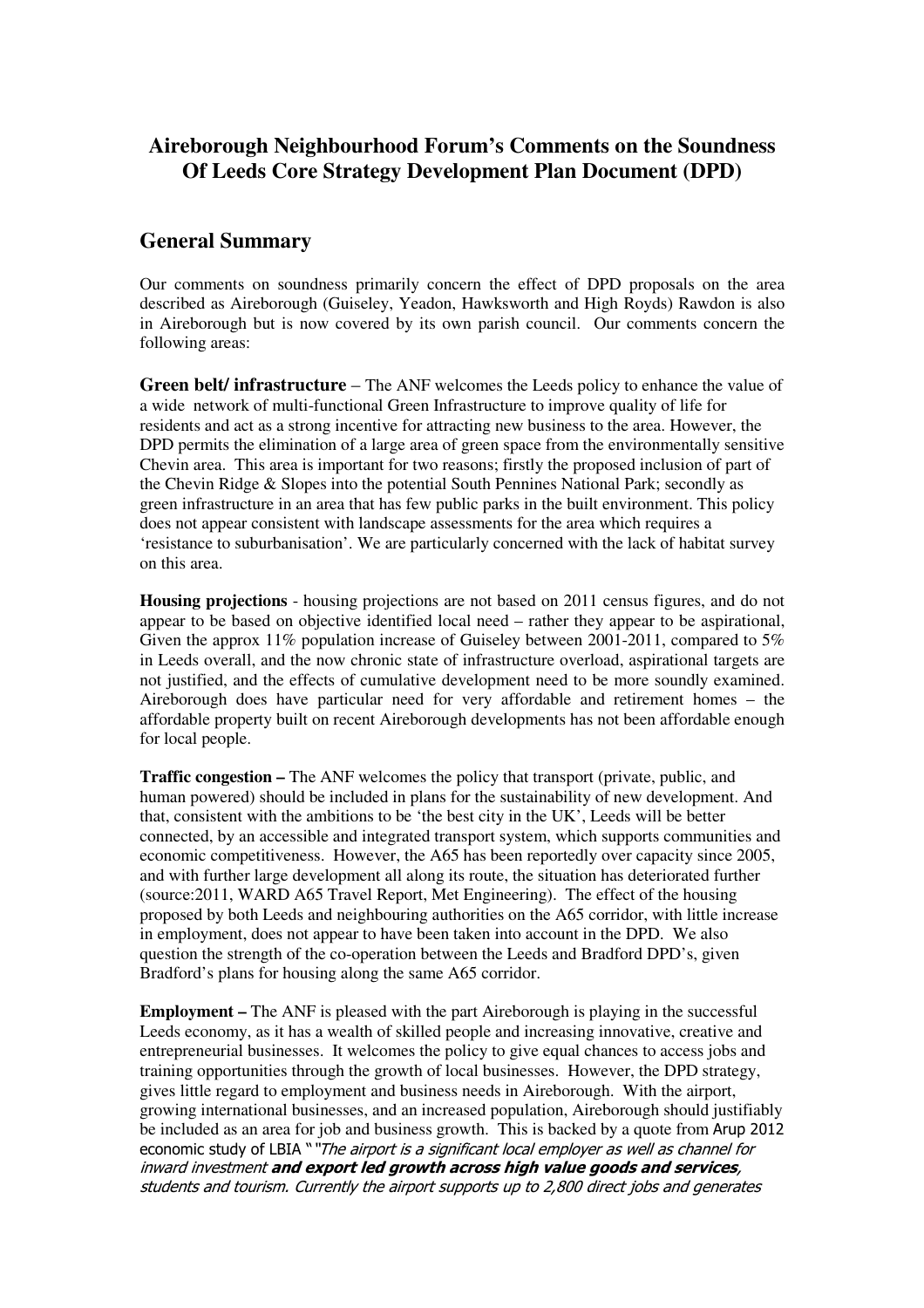gross value added (GVA) of £102.6 million in direct value. It also acts as the catalyst to a further 320 jobs and £10.8 million of GVA. In total therefore, the airport contribution to the economy is over 3,000 jobs and £113 million of GVA."

**Place making (services & facilities)** – The ANF welcomes the policy that Town and local centres will remain at the heart of their communities and provide a good range of shopping, services and local facilities. However, the DPD lacks any stated intention to put in place infrastructure development such as improved health, education or the social, cultural and leisure facilities needed for a growing population. In fact we understand that there is no infrastructure delivery plan for the core strategy – which is an issue given the infrastructure needs of Aireborough. The already rapid population rise and retrenchment of some services and facilities back to Leeds centre eg credit unions, means that Aireborough's facilities are decreasing, both literally and in proportion to its rising population. In addition, people in deprived areas of Aireborough are suffering a cost of travel disadvantage to access services they need. Local housing developments such as High Royds promised to provide community facilities and services – but this has not happened, leaving a cumulative development backlog. The DPD does not appear to recognize this situation and its effects on social and cultural wellbeing for all.

**Positive vision for the future of Aireborough** – this is not set out in the DPD, which ignores the effect of disproportionately large new housing estates on the character of the ancient townships and landscape, and on local need and wellbeing. It also missed the opportunity to create a vigorous local economy, as part of the economic international diversity of the city based on the opportunity provided by the airport and the innovative and creative skills in the area.

In short, where local neighbourhood planning evidence visions a vibrant and creative local economy, in the character habit landscape of the proposed South Pennines National Park, the Leeds DPD strategy sees a future as an urban dormitory. An urban dormitory is not sustainable given local needs and the effect of cumulative development. The Aireborough Neighbourhood Plan would wish to work a lot more closely with Leeds planners to really take advantage of the economic social and environmental opportunities the area holds – the only area of Leeds potentially to be included in the new South Pennines National Park proposals. We do not believe, based on our emerging evidence, that this has been done sufficiently yet. and welcome the policy that "an integral part of this [the Leeds] 'vision' is that local communities will be fully engaged with the need to bring about the sustainable growth of the city and to help the Council to manage investment in a way that delivers tangible community benefits.

Please find detailed comments below.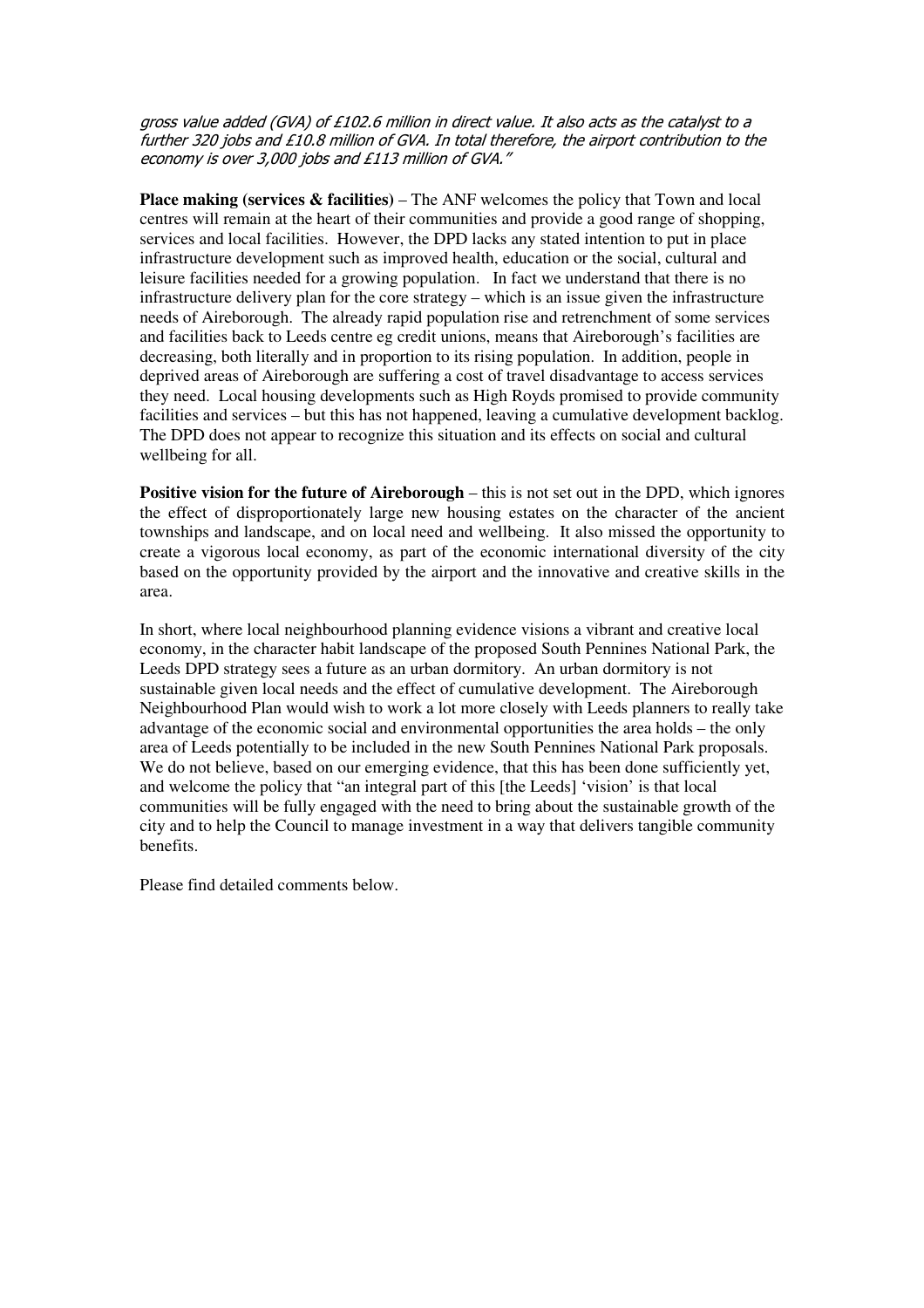## **Detailed discussion and references, showing instances where in our opinion, the 'tests of soundness' have been failed.**

**Section 2** - The Core Strategy (DPD) was written primarily from the point of view of Leeds City rather than the Metropolitan District as a whole and the Settlements across the District receiving only a brief mention in part of 2.5. This is unchanged in the revision and there also remains a lack of clarity at times in the DPD, as to which Leeds, the City or the District is being referred to. It is **NOT POSITIVELY PREPARED** away from the city.

**2.28** – the precision shown by the un-amended forecast growth figures is unattainable and the 2011 census data has not been used in the revision. The growth figures are **NOT JUSTIFIED.**

**2.39** – inconsistent with large housing developments and ignores the network of PROW and Bridle Ways and their potential to link the Leeds Country Way with the Ebor and Dales Way long distance footpaths. **NOT POSITIVELY PREPARED**.

**2.42** – Bullet points 3& 5 ignored for Aireborough – **NOT EFFECTIVE**

**Section 3 (3.2 Spatial Vision)** – Large scale developments on Aireborough's remaining Greenfield is not compatible with **Bullet Points 3, 4 & 9** or with **Objectives (3.3) 15, 16 18, 21, 23 24** and **Spatial Policy 2 in Section 4**. The proposed new housing will inevitably change the character of the townships. Proposed developments for Aireborough are **INCONSISTENT WITH NATIONAL POLICY** as well as local policy, because of the huge number of dwellings designated for Greenspace and away from employment. To put the 2300 homes proposed for Aireborough into perspective, the contested 657 home Persimmon Homes development at Fulford, York, which was described by the Yorkshire Post on Sat 16th Feb 2013 as one of Yorkshires largest housing schemes, is tiny in comparison..

**Section 4 – 4.1.1** amended – The huge size of this development will not improve public health or job growth, place making and the environment, as described in this amendment, are **NOT EFFECTIVELY SUPPORTED. Place Making (see also 3.3(iii) and 5.3)** is important for communities (see Section 5), but it is the sheer size of this development that is destructive. It is therefore not compliant with Leeds Spatial Development Strategy.

We note also that in **4.1.3** the authors say they expect 'The level of housing growth expected to occur within Leeds by 2028 is greater than for any other authority within England'. We wonder on what basis this claim is made - could it not be the case that increasing the growth for Leeds from the national average of 4% to a massive 14% is overdone. It should also be noted that if the Officers are correct and the land is not built on now, it will still be available for development as 2028 approaches - assuming other authorities stand aside and leave growth to Leeds, as the national birth rate continues to decline. Development of the size proposed is, we would suggest, NOT **ECONOMICALLY JUSTIFIED.** 

**4.1.12** – Aireborough is listed as a Major Settlement, but the DPD and its revision do not contain any mention of the development of its local employment and services, the whole emphasis is on housing. To comply with Spatial Policy 1 (i) and to 'obtain an appropriate balance' across the whole District, since Aireborough has no remaining brownfield sites, those of other areas should be used before any of Aireborough's Greenspace is taken in order to comply with Spatial Policy 6. **NOT EFFECTIVE**.

**Spatial Policy 1 (vii)** – Location – this has not been amended in spite of new information regarding the proposed **South Pennine Moors National Park.** This is now expected to include the Chevin as well as Hawksworth Moor, so there needs to be a complete ban on the development of the Chevin slopes, a highly visible environmental amenity area, until the National Park proposals are finalised. Large-scale development on the Chevin Flanks is therefore **INCONSISTENT WITH NATIONAL POLICY.**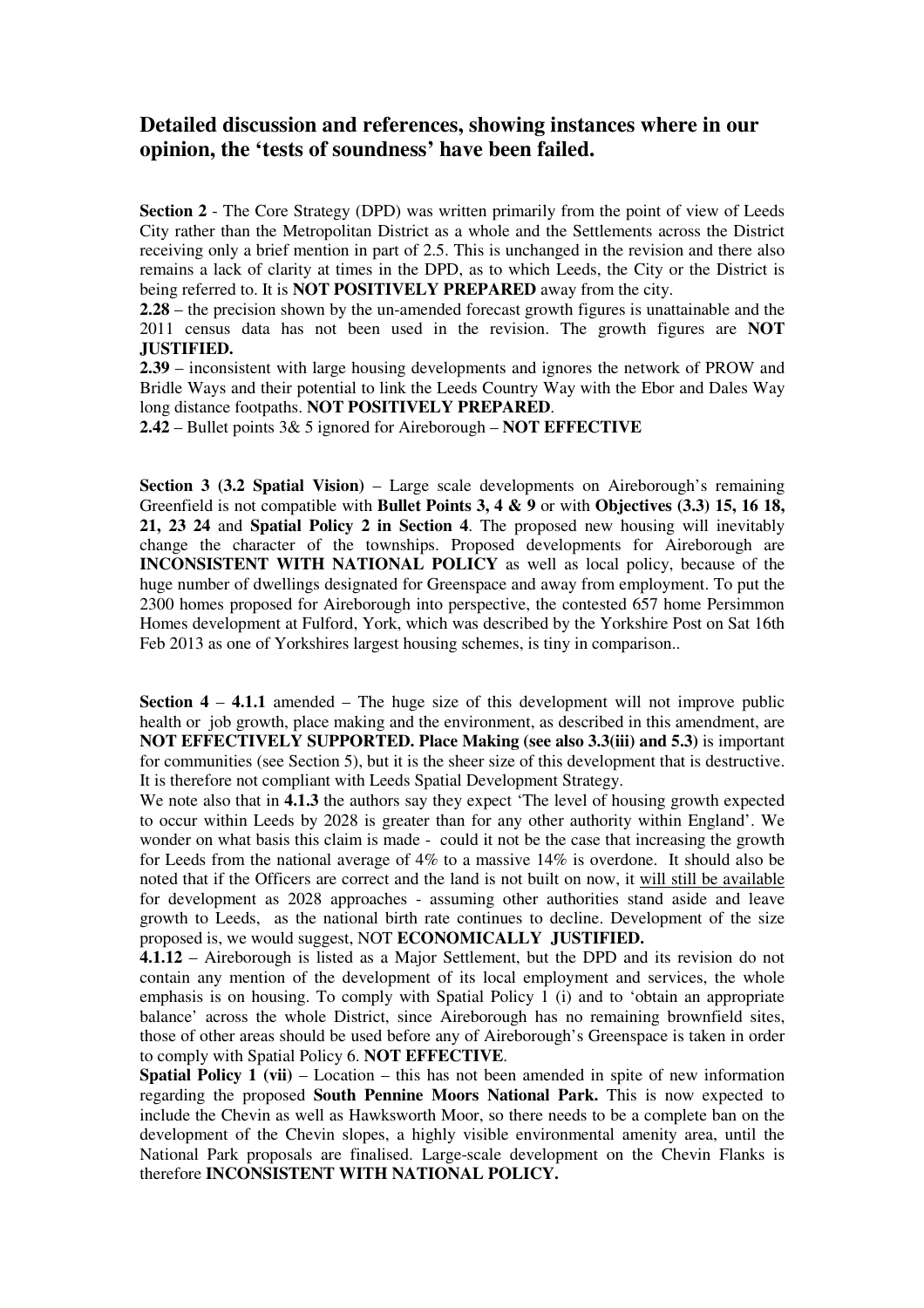**Section 4.6.1** – Repeats the unjustified over-precision and refers to the delivery of sustainable development, promoting regeneration and job growth etc. These are aims that the housing allocation proposals fail to meet, reinforcing our assertion that the housing proposals are **UNJUSTIFIED**. This area has also suffered from the failure of Leeds Council to enforce the community benefits promised by the developers of High Royds and other sites. There is still no new school or doctor's surgery and traffic lights for the Park Rd/Bradford Rd junction seem to have been abandoned.

**4.6.2** - Development on Greenfield sites fails the **Housing Growth Principles (i) to (v) and points (ii), (iii) and (vi) of Spatial Policy 6** – **UNJUSTIFIED.**

**4.6.13** - 66 000 new units does not fit with Leeds own estimated population increase by 2018 of about 105 000 and this is an unusually large 14% - see 4.1.3 - when the Office of National Statistics official growth estimate for the UK is only 4% and when unlike Leeds, the ONS correctly uses the 2011 Census The ONS also give the average occupants per dwelling for England and Wales as 2.4 people. Using this National Standard, even the unusually large population increase of 105,000 projected by Leeds would require only 43 750 new homes not 66 000. The reduction is hugely significant for our Greenspace and because population growth is also quite possibly overestimated, there should be an even greater reduction in the number of new homes required, certainly in the short term until trends can be more accurately forecast. The housing projections in the Leeds DPD are disastrous for the environment and we do not understand why figures that appear to be both inaccurate and exaggerated have been used. The housing projections are **NOT JUSTIFIED.** 

**4.6.18 – Table 3 in Spatial Policy 7** is also a concern, it has not been amended and is still based on figures that are both dubious - 3% of 66 000 is 1980, not 2300 and this casual addition of an extra 300 houses on an already over-large total for Aireborough is equal to the total of the houses currently being built on the Crompton Parkinson's and Moon's Fields sites on Netherfield Rd. Developments that have already stretched the infrastructure to breaking point before they are complete.

**4.7.4** – Promoting a strong local economy – we are concerned that the authors fail to recognise the need for employment in the major settlements in order to reduce the need for residents to travel. In spite of the presence of the Airport, the **Key Diagram 4.11.1** reveals no Strategic Locations for Job Growth north of the Leeds Outer Ring Road. The consequent increase in carbon emissions generated by thousands of new residents, all already employed outside Aireborough and other settlements, is clearly **AGAINST NATIONAL POLICY** because of the increase in the Carbon Footprint.

**4.9 – Transport** – Aireborough is one of the settlements particularly affected by excessive traffic along the A65 Corridor and Metro admit the trains are already full to capacity at peak times and the proposed new stations will not reduce peak period traffic along the A65 as both Apperley Bridge and Kirkstall are expected to service new housing developments and no station is proposed for the Clariant Site at Horsforth.

Problems on this important radial access corridor to Leeds – corridor because traffic currently spills onto adjacent minor roads to try and avoid delays - are compounded by developments in Wharfedale by the neighbouring Bradford MD and parts of North Yorkshire. Unfortunately **WYLTP3,** produced by Metro and the Regional Authorities has no answers for this and the congestion is likely to build as developments are permitted along this critical corridor to the detriment of the regions economy, as stated by Metro in WYLTP3.The **Quality Bus Scheme** makes things more difficult for private and commercial vehicles and is of little benefit to the outer settlements. The housing developments are therefore **UNJUSTIFIED.**

**Section 5 - 5.2.8 – Housing Density** - from observation of recent developments, Policy H3 is not being applied and within our 'fringe urban area' developments appear to exceed 35 dwellings per hectare. This over-development when on previously Greenfields will have an affect on surface water drainage and will contribute to increased flood risk in the City as well as affecting the character of our towns. It will also increase the demand for Leisure amenities such as Allotment gardens and Public Parks and before building is to take place, such amenity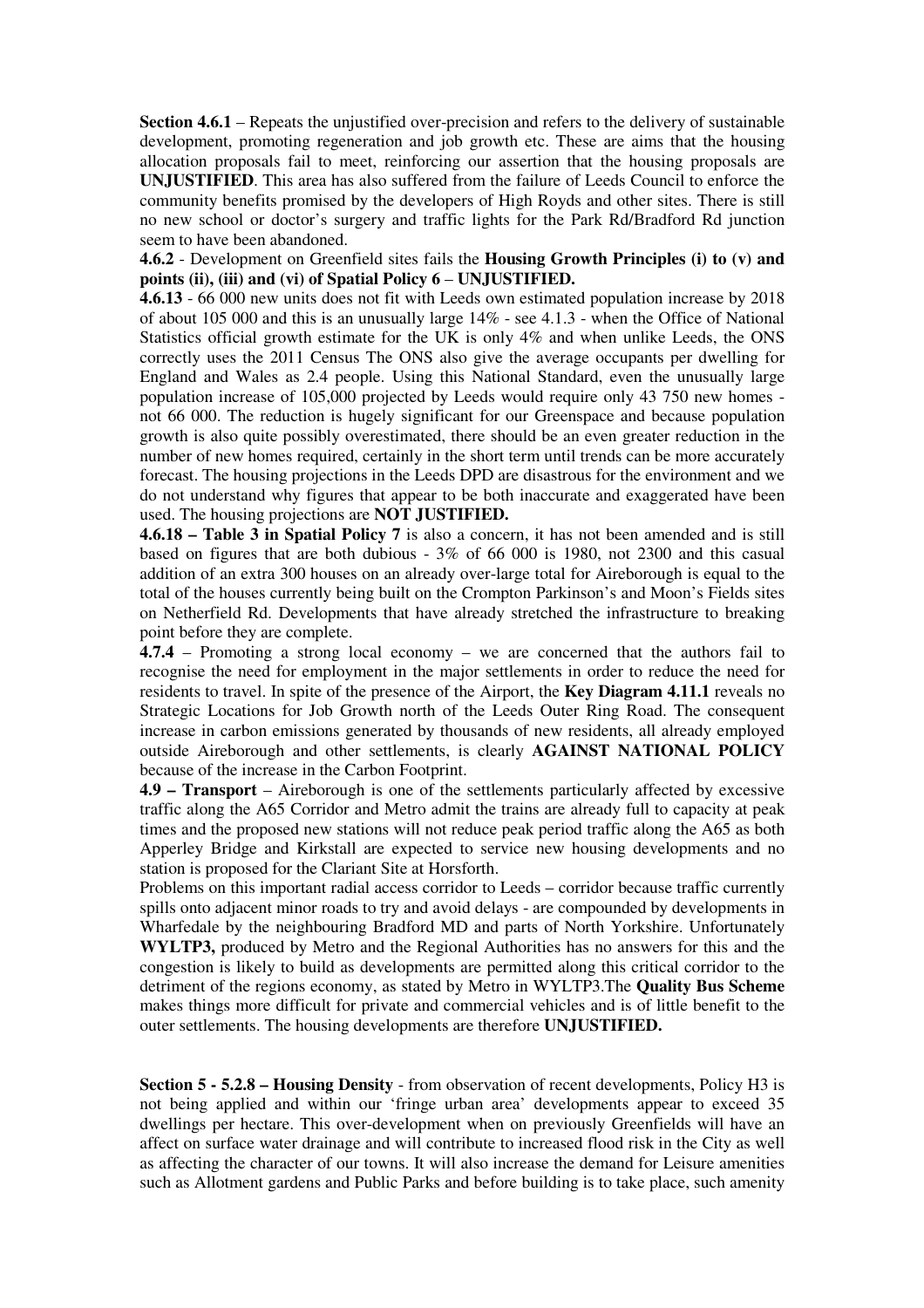areas should be designated and protected, otherwise developments **CANNOT BE FORWARD LOOKING**.

**5.2.11 & Policy H5 – Affordable housing – residents whose earnings are in the lowest** quartile and ductile cannot afford to purchase 'affordable' housing in Aireborough and this policy clearly requires tailoring to local needs. As it stands it is **NOT EFFECTIVE.**

**5.3 – Place Making – (see also 4.1.1 and 3.3(iii)** – this section still has some confusion between the City and the District and although subjected to major amendment, 5.3 is still largely retail oriented and largely fails to address the aims of Place Making as set out in 3.3, that is planning for community infrastructure and positive use of the historic environment. Place Making as presented is largely based on past evidence and fails to present future requirement for a rapidly increasing population. The population of Guiseley for example has increased by  $11\%$  in recent years and this it proposed to add a further  $14\%$ . Also in Guiseley, the important local centre of White Cross has been ignored. Large increases in population put a huge strain on the community infrastructure including education, health, public transport and social activities including entertainment and leisure, but the DPD diminishes leisure opportunities by removing vital Greenspace.

In practice, although **P3(i) and P4** now talk about considering the 'cumulative impact of such development', our local facilities are now at capacity there is gridlock on the A65 at weekends**. 5.3.40 and Policy P9** need to be in place BEFORE development and not after and without the forward planning needed to create a vital community, this Section is **NOT POSITIVELY PREPARED.** 

**Policy P11 – Conservation** – some conservation areas have been established in Aireborough, but recognition of the Green Context is also very important in a hilly district. It is vital that urban sprawl is prevented from covering the visible landscape and amenity areas on the higher ground surrounding the towns and green gaps between communities are vital to avoid unrestricted urban sprawl. Green issues are particularly important pending the creation of the South Pennines National Park, when our hills will be the only part of Leeds District to be included and it is critical that the Planners do not ignore the un-amended Policy P12.

**5.5 – Managing Environmental Resources and Green Infrastructure –** the Green Infrastructure has been ignored for the whole of the currently green area bounded by Guiseley, Yeadon, Cookridge & Bramhope on new **Map 15 (old 14).** The clear links between this large green area and The Chevin ridge, Rombold's Moor and woodland and open spaces in the Aire Valley have been deliberately ignored and this has been carried through into Habitat Mapping (Map 17) and other maps that show Greenspace.

This leads to the inescapable conclusion that the Officers have already decided to sacrifice this part of the District's Green Infrastructure to developers before any local consultations have taken place. Planning in this way without any local involvement is **AGAINST NATIONAL POLICY** and is a major disappointment. It is also against Leeds own policies on Greenspace, including **Policy G4** and it is worth noting that in the Aireborough area, only the Chevin Country Park meets current Greenflag standards.

**5.5.1 & Policy G1** – the enhancement of Green Infrastructure must not be ignored.

**Policy G8 – Protection of Important Species and Habitats –** without the completion of the **Habitat Survey**, it is impossible to know if any protected species are at risk through the Housing Proposals eg Diepker Woods and Yeadon Banks.. Proceeding without the Survey is **AGAINST NATIONAL POLICY.**

**Policy EN5** – **Managing Flood Risk** – the Chevin area is a huge sponge and currently absorbs large amounts of rainwater it then releases slowly via the districts many springs, 90% of which drain into the River Aire up-stream of Leeds. Allowing urban sprawl to cover the Chevin slopes with houses & roads, particularly at the densities currently being used in Guiseley, will increase rapid surface water run-off into the River Aire and will increase he risk of City Centre flooding. This is **AGAINST NATIONAL POLICY**.

**Section 6** - **Policy ID1** – unofficially pre-planning of the removal of Greenspace by ignoring it on the Maps and by failing to include it in the Habitat survey, is clearly against the amended